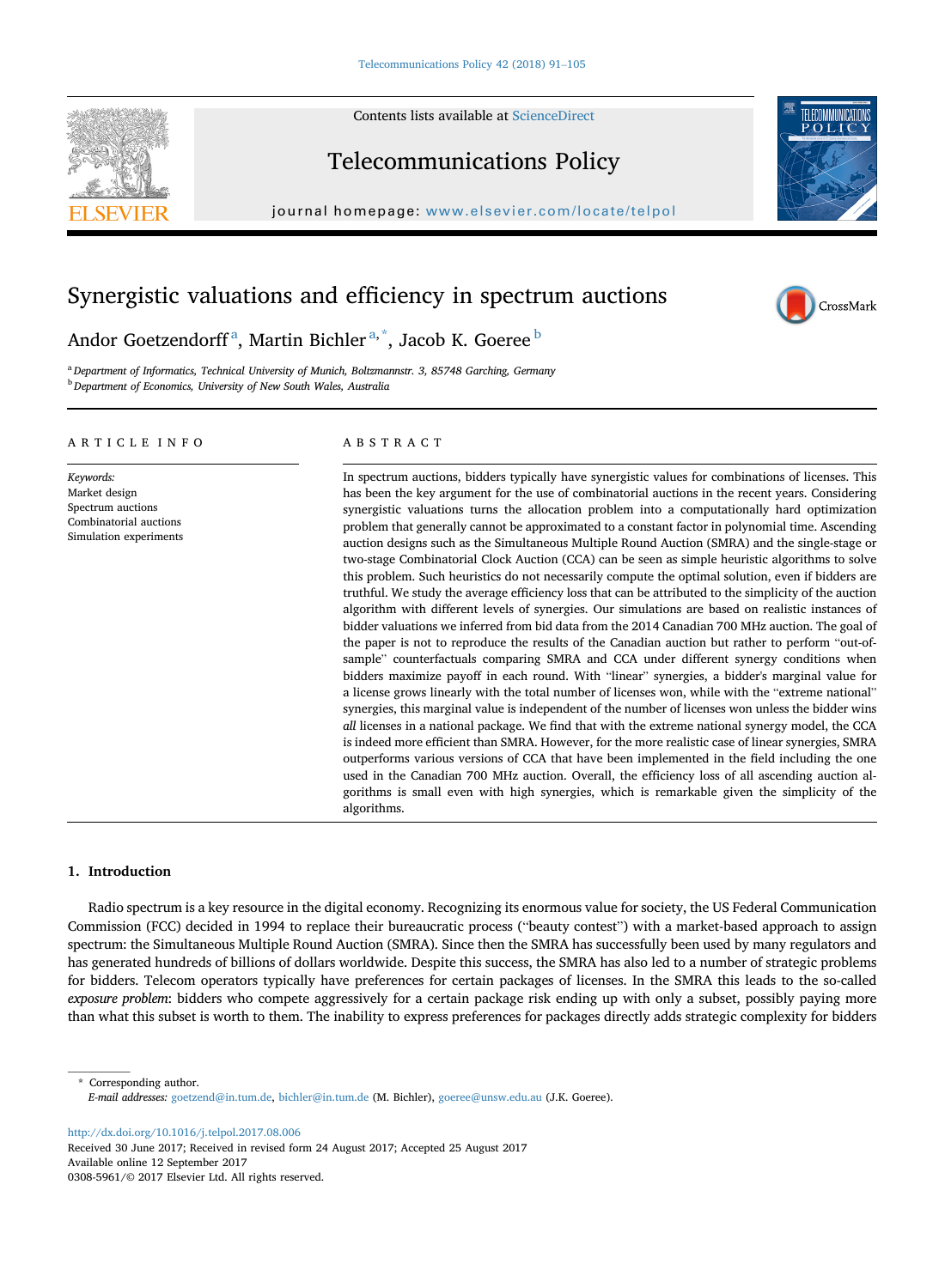and is a source of inefficiency in the SMRA. The exposure problem that is inherent to item-by-item competition has stirred interest in combinatorial auctions, which allow bidders to submit preferences for combinations or packages directly. The design of combinatorial spectrum auctions has drawn significant attention from researchers from various fields including economics, game theory, operations research, and computer science, see e.g. [Cramton, Shoham, and Steinberg \(2006\)](#page-14-0).

Combinatorial auctions have also drawn interest from regulators. For their 2008 700 MHz auction, the FCC decided to augment the SMRA with the possibility to bid on a national package. This simple combinatorial auction was based on the Hierarchical Package Bidding (HPB) format that had been designed and tested by [Goeree and Holt \(2010\)](#page-14-0). In the same year, the British regulator Ofcom pioneered the Combinatorial Clock Auction ([Cramton, 2008\)](#page-14-0) and regulators world-wide have since followed their example by adopting different versions of the CCA. The single-stage CCA [\(Porter, Rassenti, Roopnarine,](#page-14-0) & [Smith, 2003](#page-14-0)) is a simple ascending format where bidders can submit multiple package bids in each round and prices are increased on items for which there is excess demand. Variants of single-stage CCA have been used in Romania in 2012 and in Denmark in 2016. The single-stage CCA creates incentives for demand reduction [\(Ausubel, Cramton, Pycia, Rostek,](#page-14-0) & [Weretka, 2014](#page-14-0)), a problem which the two-stage CCA tries to address. The two-stage CCA allows for only a single package bid in each round and adds a sealed-bid "shoot out" phase and a core-selecting payment rule ([Cramton,](#page-14-0) [2013\)](#page-14-0). Both phases are governed by a revealed-preference activity rule. The two-stage CCA has been used in many countries including Austria, Australia, Canada, Ireland, the Netherlands, Slovakia, Switzerland, and the UK ([Bichler](#page-14-0) & [Goeree, 2017; Cave](#page-14-0) & [Nicholls, 2017;](#page-14-0) [Mochon](#page-14-0) & [Saez, 2017](#page-14-0)).

One takeaway message from the recent literature is that the design of spectrum auctions is still a topic of intense debate. Another is that it requires different approaches – theory, laboratory experiments, and simulations – to understand the properties of alternative formats. Mechanism design theory has identified the unique efficient auction in which bidding truthfully is a (weakly) dominant strategy so that bidders do not require information about their rivals' valuations. Despite its desirable features, the Vickrey-Clarke-Groves (VCG) mechanism is rarely used in the field for various practical reasons [\(Ausubel](#page-14-0) & [Milgrom, 2006,](#page-14-0) ch. 1). Bayesian-Nash implementation allows for a broader class of auction formats but imposes a strong common-prior assumption. Moreover, recent game-theoretical models of spectrum auction formats typically make simplifying assumptions about bidders' valuations [\(Goeree](#page-14-0) & [Lien,](#page-14-0) [2014\)](#page-14-0), focus on small environments with a few items and players ([Levin](#page-14-0) & [Skrzypacz, 2016\)](#page-14-0), or assume complete information to highlight strategic problems [\(Janssen](#page-14-0) & [Karamychev, 2016](#page-14-0)). Laboratory experiments provide valuable insights as well, e.g. [Goeree and](#page-14-0) [Holt \(2010\)](#page-14-0), but the size of the markets that can be organized in an economic experiment is typically limited. And, like in theoretical analyses, experimental designs often ignore or simplify complicated institutional details (e.g. activity rules or spectrum caps).

In contrast, simulations allow one to analyze realistic market sizes and to take institutional details into account. As such they can provide complementary insights ([Consiglio](#page-14-0) & [Russino, 2007](#page-14-0)). Interestingly, there are no published simulation studies about spectrum auction markets that we are aware of, even though simulations are regularly used by consultants and telecoms to explore different bidding strategies.

#### 1.1. Auctions as algorithms

Spectrum auctions can be seen as large games with many bidders, licenses, and additional rules such as spectrum caps and activity rules. For example, the 2014 Canadian 700 MHz auction allowed bidders to bid on 18 packages in 14 regions leading to  $18^{14}$  possible packages. In large games like this, bidders need a lot of information about competitors to bid strategically, and one might argue that strategic manipulation is less of a concern. But even if we ignore strategic bidding, it is far from obvious that auctions yield efficient outcomes. It is well-known that the allocation problem in a combinatorial auction where bidders have preferences for combinations of licenses is an NP-hard optimization problem ([Cramton et al., 2006](#page-14-0)). The SMRA and different versions of the CCA can be interpreted as algorithms to solve this problem, and it is important to understand the approximation ratios of these algorithms ([Domowitz](#page-14-0) & [Wang,](#page-14-0) [1994\)](#page-14-0). It is unclear whether to expect efficient outcomes even when bidders bid straightforwardly in each round of the auction.

Theoretical results on the allocation problem in combinatorial auctions are not encouraging. There is no polynomial-time algorithm that guarantees an approximate solution to the winner determination problem within a factor of  $l^{1-e}$  from the optimal allocation, where  $l$ is the number of submitted bids and  $\varepsilon$  a small number [\(Pekec](#page-14-0) & [Rothkopf, 2003](#page-14-0)). The problem is APX-hard and the worst-case approximation ratio of any polynomial-time algorithm for the allocation problem in combinatorial auctions is  $\text{in}O(\sqrt{m})$ , where m is<br>the number of objects to be sold. In large spectrum quetiens with many licenses such a the number of objects to be sold. In large spectrum auctions with many licenses such as the Canadian auction in 2014, this lower bound on efficiency is obviously very low<sup>1</sup> and provides no practical guidance. There are also results on the worst-case efficiency of the singlestage CCA with bidders who truthfully reveal their preferences (i.e., bid straightforward) in each round. This can also be seen as an algorithm to solve the allocation problem. Unfortunately, the worst-case approximation ratio can be  $2/(m + 1)$  with m being the number of licenses ([Bichler, Shabalin,](#page-14-0) & [Ziegler, 2013b](#page-14-0)).

Worst-case bounds might be too pessimistic, and it is interesting to understand the average-case approximation ratio to the fully efficient solution of different auction types based on realistic problem instances. Numerical experiments are widely used in operations research and computer science to analyze the average-case solution quality of an algorithm, and they help to understand aspects of the algorithm that do not lend themselves to theoretical analysis or lab experiments. In particular, we want to study the average-case efficiency of different auction algorithms under the assumption of straightforward bidding. This provides an estimate of the efficiency that can be achieved by the auction algorithms that are commonly employed in the field for realistic market sizes and considering all details of

 $\frac{1}{\sqrt{18*14}}$  = 15.87, such that the worst-case approximation of any polynomial-time algorithm might be *OPT*/15.87, where *OPT* is the optimal solution to the allocation problem.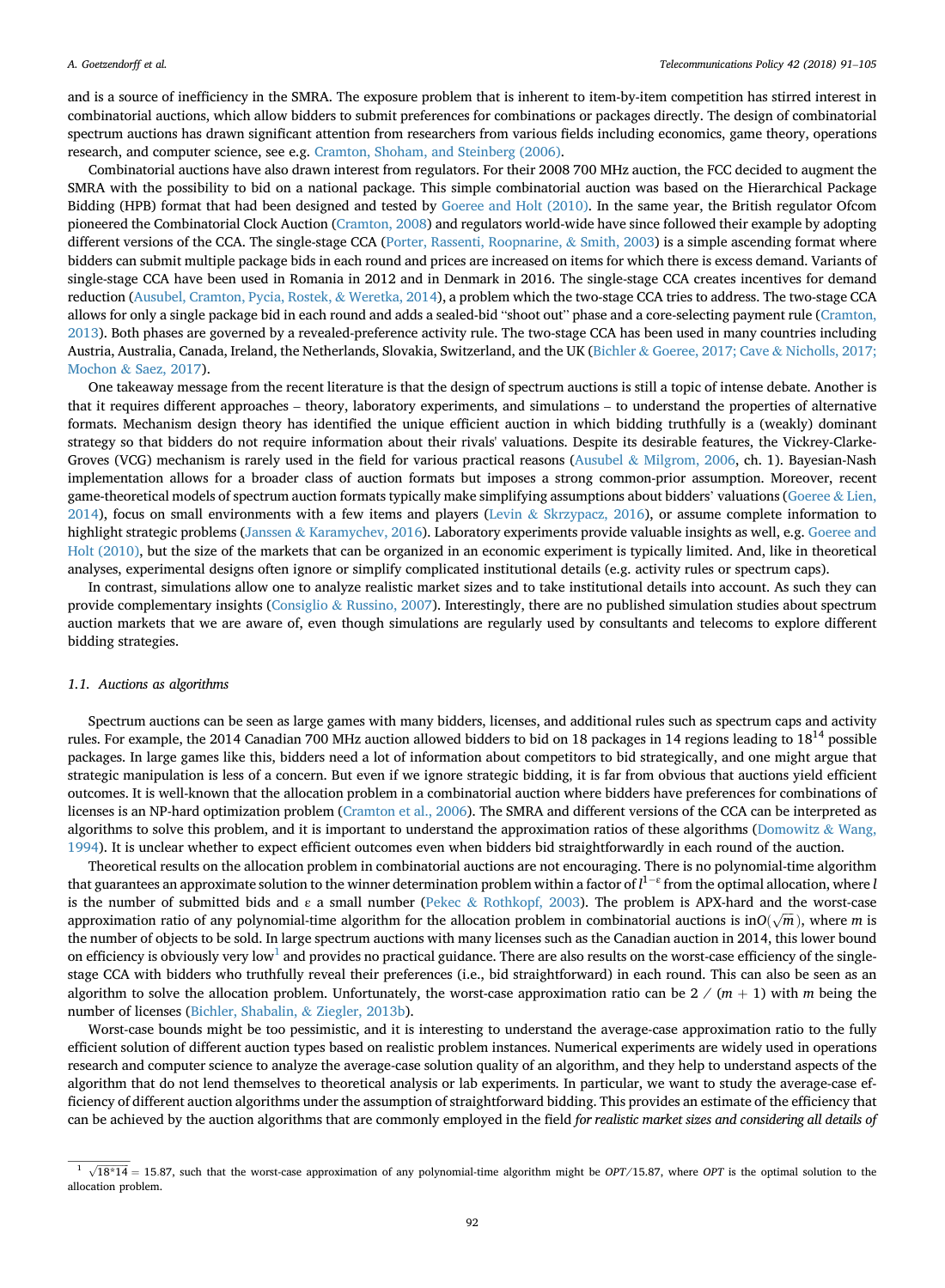## the auction design.

Another important element of realism in our simulations stems from the fact that we estimate bidder value models from bids observed in the Canadian 700 MHz auction. Unlike other regulators, the Canadian regulator, Industry Canada, revealed detailed bid data.<sup>2</sup> We use the supplementary bids from the Canadian 700 MHz auction to estimate individual license values for each bidder.<sup>3</sup> Our goal is not to provide the most precise estimates of bidders' private valuations and then reproduce the outcomes of the Canadian auction. This would lead to over-fitting problems in the counterfactuals we have in mind. Our goal instead is to robustly infer reasonable instances of bidder valuations and then compare the performance of different auction formats under various "out-of-sample" synergy conditions.

In particular, we compare efficiency of the SMRA to that of the single-stage and two-stage CCA using extensive numerical experiments. The experiments employ a simulation framework that implements the exact rules of the 2014 Canadian auction, i.e. band plan, spectrum caps, regional interests of bidders and rules of the two-stage CCA. In addition, we implemented the rules of SMRA and the single-stage CCA as they were used in other countries. Since the Canadian auction shares similarities with other large spectrum auctions, e.g., in Australia, India, and the US, the results of our study are of interest beyond the Canadian market.

## 1.2. Outline

The paper is organized as follows. The next section provides details about the SMRA and CCA formats. Section [3](#page-4-0) covers the experimental design, including details about the Canadian 700 MHz auction. The results of the simulation experiments can be found in Section [4](#page-6-0). Section [5](#page-10-0) concludes and the Appendices provide further details about the value model we estimate ([Appendix A\)](#page-11-0), the optimization algorithms used in the simulations ([Appendix B\)](#page-11-0), our modeling assumptions [\(Appendix C\)](#page-13-0), and the results [\(Appendix D](#page-13-0)).

## 2. The auctions

In this section, we briefly summarize the SMRA and different versions of combinatorial clock auctions and provide references to the details of the implementations, which follow the very auction rules used in Canada or other countries.

## 2.1. The Simultaneous Multiple Round Auction (SMRA)

The SMRA is an extension of the English auction to more than one license. All licenses are sold at the same time, each with a price associated with it, and the bidders can bid on any one of the licenses. The auction proceeds in rounds, which is a specific period of time in which all bidders can submit bids. After the round is closed, the auctioneer discloses who is winning and the prices of each license, which coincide with the highest bid submitted on each license. There are differences in the level of information revealed about other bidders' bids. Sometimes all bids are revealed after each round, sometimes only prices of the currently winning bids are published.

The bidding continues until no bidder is willing to raise the bid on any of the licenses any more. In other words, if in one round no new bids are placed, the bidders receive the spectrum for which they hold the highest active bid, then the auction ends with each bidder winning the licenses on which he has the high bid, and paying its bid for any license won.

SMRA uses simple activity rules which enforce bidder activity throughout the auction. Monotonicity rules are regularly used, where bidders cannot bid on more licenses in later rounds. This forces bidders to be active from the start. Typically, bidders get eligibility points assigned at the start of the auction, which define the number of licenses they are allowed to bid on maximally. If the number of licenses they win in a round and the new bids they submit require less eligibility points than in the last round, then they risk losing points, which limits the number of items they can bid on in future rounds.

Apart from the activity rules, there are typically additional rules that matter. Auctioneers set reserve prices for each license, which describe prices below which a license will not be sold. They need to define bid increments and how bid increments might change throughout the auction. A bid increment is the minimum amount by which a bidder needs to increase his bid beyond the ask price in the next round. Sometimes, auctioneers allow for bid withdrawals and sometimes bidders get bid waivers, which allow bidders not to bid in a round without losing eligibility points. Finally, auctioneers often set bidding floors and caps, which are limits on how much a winner in the auction needs to win at a minimum and how much he can win at most. These rules should avoid unwanted outcomes such as a monopoly after the auction or a winner who wins so little spectrum that it is not sufficient for a viable business.

The auction format is popular because it is easy to implement and the rules are simple. If the valuations of all bidders were additive, the properties of a single-object ascending auction carry over. Unfortunately, this is rarely the case and bidders have often synergies for specific licenses in a package or their preferences are substitutes. Only if bidders have substitutes preferences and bid straightforwardly, then the SMRA terminates at a Walrasian equilibrium, i.e., an equilibrium with linear prices [\(Milgrom, 2000\)](#page-14-0). Straightforward bidding means that a bidder bids on the bundles of licenses, which together maximize the payoff at the current ask prices in each round. [Milgrom](#page-14-0) [\(2000\)](#page-14-0) also showed that with at least three bidders and at least one non-substitutes valuation (for example super-additive valuations for a package if licenses) no Walrasian equilibrium exists.

We assume a simple straightforward bidding strategy in each round where bidders submit bids on their payoff maximizing package.

<sup>&</sup>lt;sup>2</sup> Besides Industry Canada, the UK's Ofcom is the only regulator that disclosed bids data for their CCA. However, the auctions in the UK have only national licenses and there are too few bidders and objects to conduct a simulation study as in this paper.

<sup>&</sup>lt;sup>3</sup> The bid data used in this paper are available for replication studies.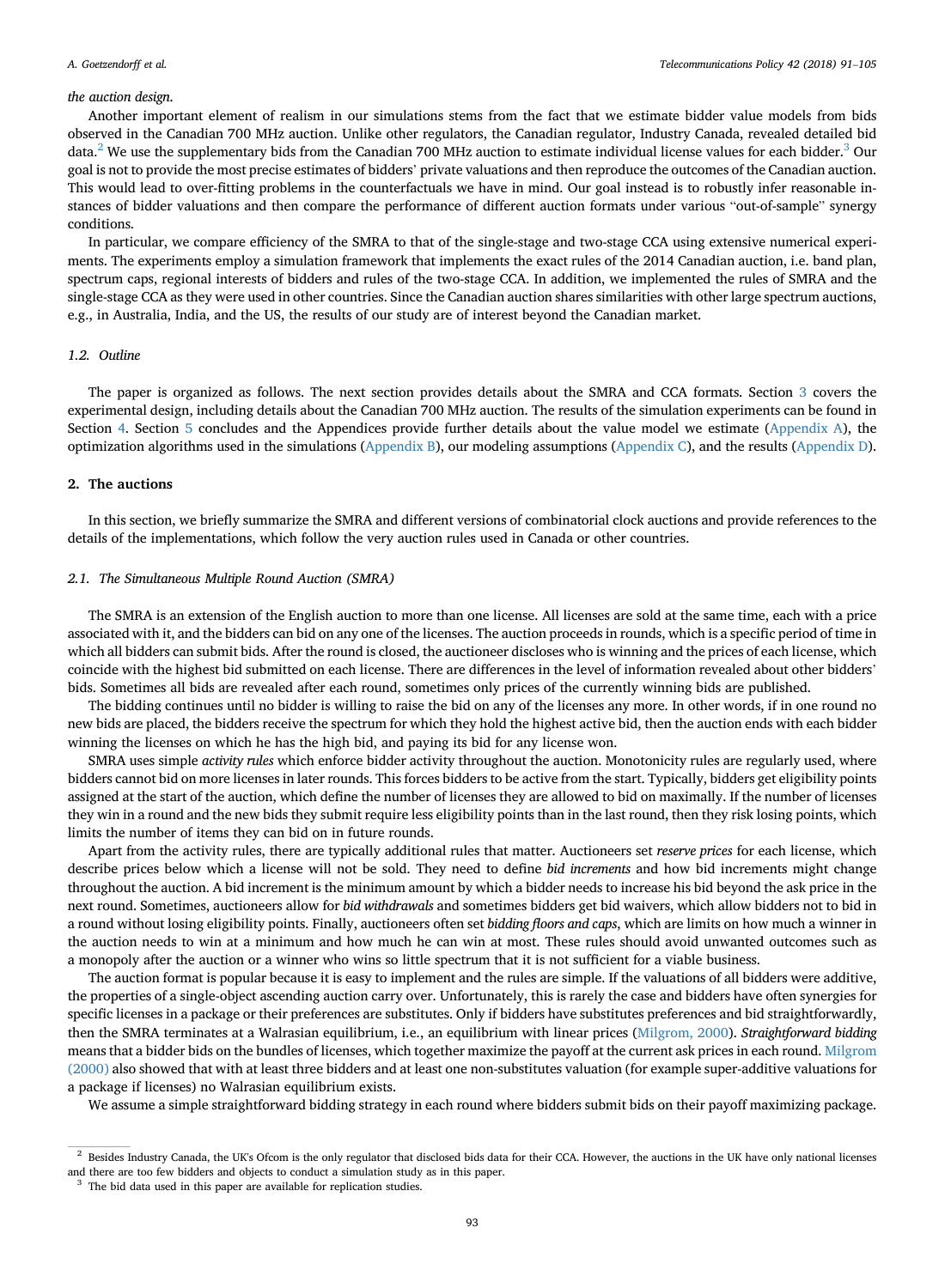The exposure problem is a key strategic challenge in the SMRA. In our simulations we assume that bidders take different levels of exposure. Either they only bid up to the additive values of a package and ignore the synergies or they exceed the additive value of the licenses in a package and take some exposure risk. This is a treatment variable in the experiments. More details can be found in Section [3.5](#page-5-0) and [Appendix C](#page-13-0).

## 2.2. Alternative versions of the combinatorial clock auction

There are various versions of combinatorial clock auctions that have been implemented in the field: the two-stage combinatorial clock auction (CCA) that was used in e.g. the Canadian 700 MHz auction, the two-stage combinatorial clock auction with base and OR bids in the second stage (CCA+) as it was used in the Canadian 2.5 GHz spectrum auction, and the single-stage combinatorial clock auction (SCCA), which was recently used in Romania and Denmark.

## 2.2.1. The two-stage combinatorial clock auction (CCA)

The two-stage combinatorial clock auction was introduced by [Ausubel, Cramton, and Milgrom \(2006\)](#page-14-0). In contrast to SMRA, the auction avoids the exposure problem by allowing for bundle bids. [Maldoom \(2007\)](#page-14-0) describes a version as it has been used in spectrum auctions across Europe. In a two-stage combinatorial clock auction, bids for bundles of licenses are made throughout a number of sequential, open rounds (the primary bid rounds or clock phase) and then a final sealed-bid round (the supplementary bids round). In the primary bid rounds the auctioneer announces prices and bidders state their demand at the current price levels. Prices of licences with excess demand are increased by a bid increment until there is no excess demand anymore. Jump bidding is not possible. In the primary bid rounds, bidders can only submit a bid on one bundle per round. This rule is different to the initial proposal by [Ausubel et al. \(2006\)](#page-14-0). If bidders bid straightforward on their payoff maximizing bundle in each round and all goods get sold after the clock phase, allocation and prices would be in competitive equilibrium. It might well be that there is excess supply after the clock phase, however. The sealed-bid supplementary bids phase and a Vickrey-closest core-selecting payment rule try to induce truthful bidding and avoid incentives for demand reduction. This is because core payments in [Day and Cramton \(2012\)](#page-14-0) are computed such that a losing bid of a winner does not increase his payment for his winning bid. The winner determination after the supplementary bids round considers all bids, which have been submitted in the primary bid rounds and the supplementary bids round and selects the revenue maximizing allocation. The bids by a single bidder are mutually exclusive (i.e., the CCA uses an XOR bidding language).

Activity rules should provide incentives for bidders to reveal their preferences truthfully and bid straightforwardly already in the primary bid rounds. Bidders should not be able to shade their bids and then provide large jump bids in the supplementary bids round. An eligibility-points rule is used to determine activity and eligibility to bid in the primary bid rounds. Each license in a band requires a certain number of eligibility points, and a bidder cannot increase his activity across rounds. In the supplementary bids round, revealed preferences during the primary bid rounds are used to derive relative caps on the supplementary bids that impose consistency of preferences between the primary and supplementary bids submitted. The consequence of these rules is that all bids are constrained relative to the bid for the final primary package by a difference determined by the primary bids. This should set incentives for straightforward bidding in the primary bid rounds.

## 2.2.2. The two-stage combinatorial clock auction with OR bids (CCA+)

The two-stage combinatorial clock auction reaches full efficiency if bidders bid on their payoff maximizing package during the primary phase and truthfully on all packages in the supplementary phase. The number of packages increases exponentially in the number of items and in the Canadian auction this would not be possible for national bidders. To counter this "missing bids" problem (see [Bichler,](#page-14-0) [Shabalin, and Wolf \(2013a\)](#page-14-0)), Industry Canada introduced the possibility to submit one or more mutually exclusive collections of OR bids<sup>4</sup> in the supplementary round, in addition to the mutually exclusive XOR bids. These OR bid collections<sup>4</sup> are used in conjunction with the bidder's final primary package and can be used to express additive valuations on top of the final primary package bid in a concise manner.

#### 2.2.3. The single-stage combinatorial clock auction (SCCA)

We also analyze the single-stage combinatorial clock auction as it has been described by [Porter et al. \(2003\).](#page-14-0) This format was used in Romania<sup>5</sup> in 2012, and in the recent the Danish 1800 Mhz auction<sup>6</sup> in 2016. Here, bidders can place a bid on one or multiple package bids at the current ask prices in each round. The pricing rule is simple: As long as at least one item is over-demanded, the prices for these over-demanded items increase by a bid increment. If at some point the supply equals demand, the auction terminates and assigns the items to all bidders. In the case of excess supply, the auctioneer considers all bids, including those of the previous rounds, and solves a winner determination problem. If the all winning bidders in the current round are in the winner determination problem's solution, the auction terminates. Otherwise, a new round begins with increased prices on all items that were not allocated in the previous round. Note that the Danish 1800 MHz auction had some additional rules about the prices one can specify for package bids in each round that were not considered in our simulations. We argue that these differences do not influence the results of the research question in this paper significantly.

<sup>4</sup> <http://www.ic.gc.ca/eic/site/smt-gst.nsf/eng/sf10730.html#aD-s10>

<sup>5</sup> [http://www.ancom.org.ro/en/uploads/forms\\_](http://www.ancom.org.ro/en/uploads/forms_files/terms_of_reference1331893175.pdf)files/terms\_of\_reference1331893175.pdf

<sup>6</sup> https://ens.dk/sites/ens.dk/fi[les/Tele/information\\_memorandum\\_june\\_2016.pdf](https://ens.dk/sites/ens.dk/files/Tele/information_memorandum_june_2016.pdf)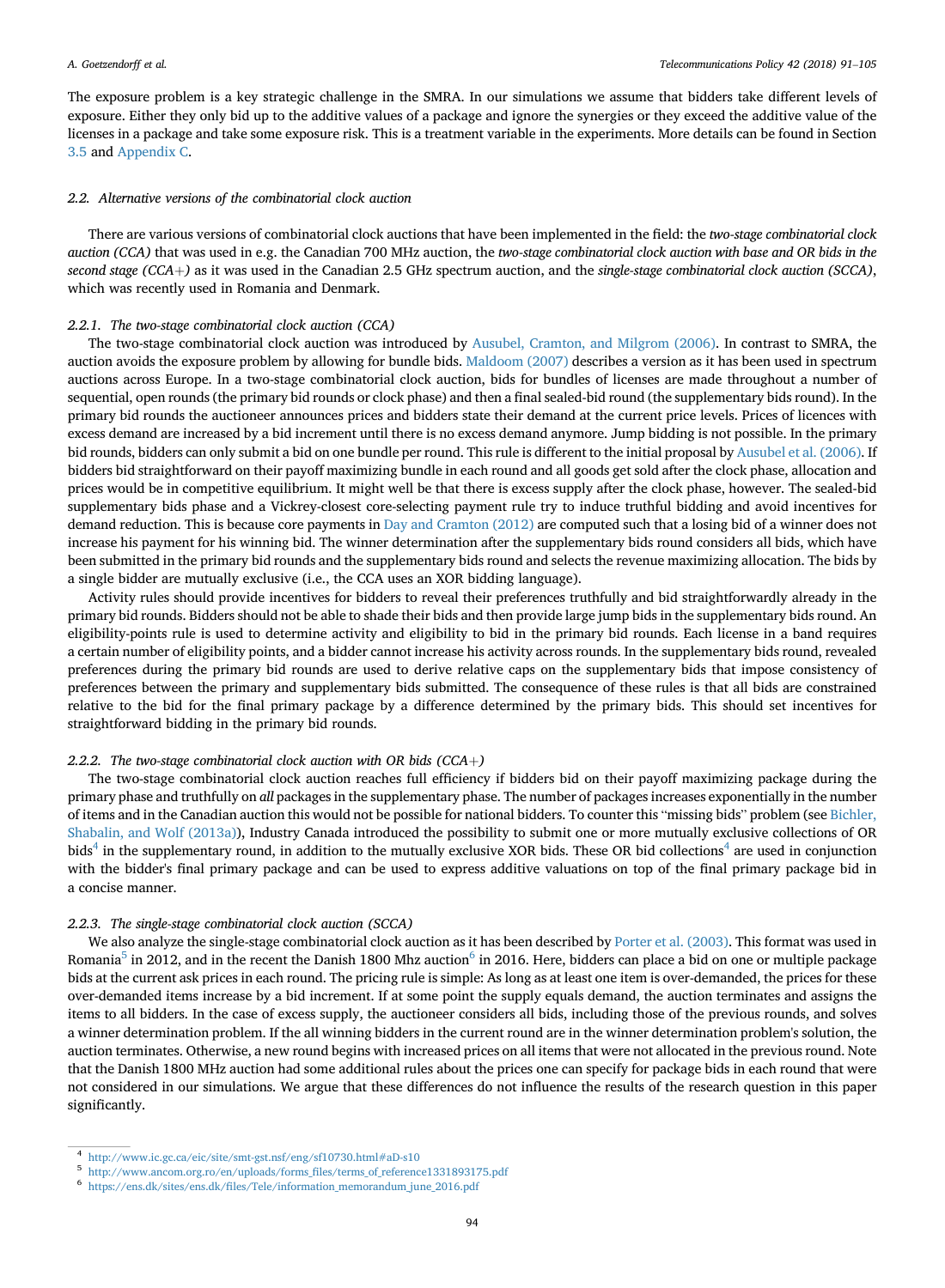## <span id="page-4-0"></span>3. Experimental design

Our experiments were conducted by using an auction framework which allows the run of all of the major spectrum auction formats, i.e. the SMRA, the single-stage and two-stage CCA (SCCA, CCA), and the two-stage CCA with OR bids (CCA+). The implementation follows the very rules specified in the documents that we referenced in the previous sections. In addition, we used the exact band plan, the licenses and caps of the Canadian 700 MHz auction. Next, we introduce the value model and the strategies of the automated bidders, before we summarize the experimental design.

#### 3.1. Market environment

We will briefly summarize the environment of the Canadian 700 MHz auction in 2014. We used the very same band plan, the same start prices, and the same spectrum caps as in this auction.<sup>7</sup>

#### 3.1.1. Licenses

The band plan consists of five paired spectrum licenses (A, B, C, C1, and C2), and two unpaired licenses (D, E) in 14 service areas. B and C as well as C1 and C2 were treated as generic licenses, i.e., substitutes. Although the licenses are all in the 700 MHz band, they are technically not similar enough to sell all of them as generic licenses of one type.

#### 3.1.2. Market participants

The auction was dominated by three national carriers Bell, Rogers, and Telus. Rogers was the strongest bidder and contributed 62.45% to the overall revenue, while Telus paid 21.69% and Bell 10.73%. Rogers did not bid on C1/C2 and aimed for licenses in A, and B/C throughout the auction, while Bell and Telus also bid on C1/C2 in certain service areas. The smaller bidders mainly bid on remaining C1/C2 licenses. Bell and Telus had to coordinate and find an allocation such that they both got sufficient coverage in the lower 700 MHz band (A, B and C licenses), which explains much of the bid data. The bid data generated for our experiments was based on the field data.

## 3.1.3. Caps

In order to facilitate the market entry for new entrants, Industry Canada set up spectrum caps. All eight bidders were restricted to at most 2 paired frequency licenses in each service area. Large national wireless service providers such as Rogers, Bell, and Telus were further limited in that they could only bid on one paired license in each service area among licenses B, C, C1 and C2. This cap on large wireless service providers did not, however, include license A. Still, the national bidders could bid on  $2 * 3 * 3 = 18$  packages per region including the empty package, which leads to18<sup>14</sup>≈3.75\*10<sup>17</sup> packages across all regions. In contrast, in the Canadian 700 MHz auction, Rogers submitted 12 supplementary bids, Bell 543 and Telus 547 bids.

#### 3.1.4. Activity rules

All implemented iterative auction formats use an eligibility point or, in all CCA formats, a revealed preference/eligibility point activity rule during the rounds. Bidders begin each round with a number of eligibility points and they can only bid on a set of licenses that in sum requires a less or equal number of eligibility points. The rounds' activity requirement is 100%, i.e., a bidder loses all eligibility points that he does not use in a round. Industry Canada allowed bidders to bid on packages even beyond the current eligibility point limit, as long as this choice is consistent with the bidder's revealed preferences up to this point.

The two-stage CCA formats apply this rule also to all supplementary bids: All bids submitted in this stage have to be consistent with the bidder's revealed preferences, taking into account his bid in the final clock round and all eligibility-reducing rounds starting from the last round in which the bidder's eligibility was at least as high as the total points associated with the current bid.<sup>8</sup>

#### 3.2. Estimates of base valuations

In order get reasonable problem instances, we constructed bidder-specific value models for all participants from the auction data. The Canadian regulator published all bids from the 700 Mhz spectrum auction, which allowed us to estimate realistic valuations. We do not aim to get precise value estimates with the goal to reproduce the outcomes of the Canadian 700 MHz auction. Rather we aim to obtain realistic valuations from the observed package bids in the supplementary stage of the Canadian auction which have a reasonable order of magnitude with respect to the starting and end prices in the auction. For this, we fitted a L1 linear regression to the supplementary bids. As an abstract example, suppose there are three items, A, B, and C, and a bidder submits the following package bids:  $b(AB) = 10$ ,  $b(AC) = 10$ ,  $b(BC) = 10$ , and  $b(ABC) = X$ . Then an L1 regression that explains these bids in terms of underlying license values yields  $v_A = v_B = v_C = 5$  irrespective of X.<sup>9</sup> The estimated valuations of course depend on the estimation technique, but our main simulation require are reported and hold for very different semples. results are robust and hold for very different samples.

Interestingly, we find that the linear model fits the data well (see [Appendix A](#page-11-0) for details), which suggests that the regression results

<sup>7</sup> The detailed auction rules of the 2014 Canadian 700 Mhz auction can be found at [http://www.ic.gc.ca/eic/site/smt-gst.nsf/eng/h\\_sf01714.html](http://www.ic.gc.ca/eic/site/smt-gst.nsf/eng/h_sf01714.html).

<sup>8</sup> Details of the activity rule can also be found at [http://www.ic.gc.ca/eic/site/smt-gst.nsf/eng/h\\_sf01714.html.](http://www.ic.gc.ca/eic/site/smt-gst.nsf/eng/h_sf01714.html)

<sup>&</sup>lt;sup>9</sup> An L2 regression would instead yield  $v_A = v_B = v_C = (X + 20) / 7$ .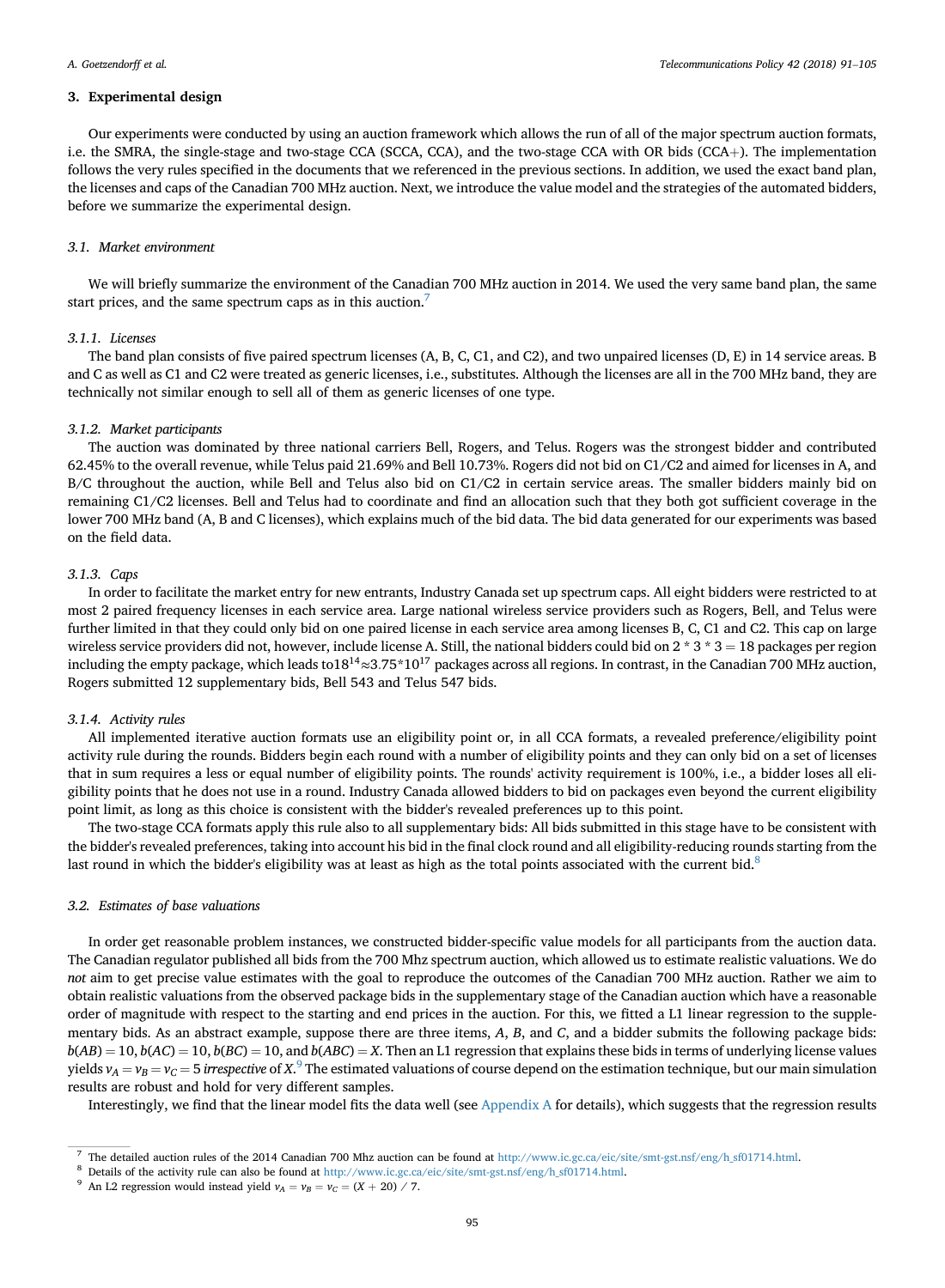<span id="page-5-0"></span>provide reasonable estimates of the bidders' license values. As in the abstract example, there were some non-negligible residuals for larger packages but this is to be expected given the synergistic nature of bidders' values. We purposefully do not try to estimate these package synergies. First, this would be difficult given that only a small proportion from the exponential set of possible package bids were submitted.<sup>10</sup> More importantly, we are not interested in reproducing the outcomes of one particular auction, i.e. the Canadian 700 MHz, but want to robustly compare the performance of the SMRA and CCA under various "out-of-sample" synergy conditions.

#### 3.3. Synergy model

We will consider two synergy models: with "linear" synergies the marginal value of each license rises linearly with the total number of licenses won. In contrast, with "extreme national synergies" the marginal value of a license is independent of the number of licenses won unless all licenses in a national package are won. To illustrate, consider an abstract example with K items that all have one eligibility point. Denote a bidder's individual license values by  $\theta_k$  for  $k = 1, ..., K$ . When there are synergies, the individual license values go up when they are part of a larger package. Suppose license  $k$  is part of a set of  $L$  licenses that the bidder wins then

$$
\vartheta_k(L) = \vartheta_k \left( 1 + (\alpha - 1) \frac{L}{K} \right) \tag{1}
$$

where the synergy coefficient,  $\alpha \geq 0$ , determines the scale of package valuations. We are mainly interested in the case where licenses are complements ( $\alpha$  > 1), but the value parametrization in (1) also applies to the substitutes case ( $\alpha$  < 1). When  $\alpha$  = 1, there are no synergies (neither positive nor negative) and values are simply additive.

With the "linear synergy" model that license values rise linearly with the number of licenses won. In the "extreme national synergy" model, non-additive valuations are limited to

$$
\vartheta_k(L) = \begin{cases} \vartheta_k \text{if } 1 \le L < K \\ \alpha \vartheta_k \text{if } L = K \end{cases}
$$

With extreme national synergies the marginal value of each license is independent of the number of licenses won unless all licenses in the national package are won, see also [Goeree and Lien \(2014\).](#page-14-0) The fact that synergies are only applied for a selected few out of all possible packages is an extreme case. In the field we have seen similar models where super-additive valuations were only determined for a small number of packages as it is often difficult to determine the right polynomial. However, there is no public information about the structure of such valuation models and the level of synergies that we are aware of. We will see that with such a synergy model, package auctions d o achieve higher efficiency, but this is not the case with the linear synergy value model.

The experiments use the following parameters: $\alpha \in \{1, 2, 2.5\}$  and both synergy models. A difference with the abstract example above is that in the Canadian 700 MHz auction not all licenses had the same eligibility points, but it in the case of the linear model it is straightforward to account for those.<sup>11</sup> Another difference is that in the Canadian auction there were "national bidders", i.e. Telus, Bell, and Rogers, and "regional bidders". In the experiments we assume that only the national carriers enjoy synergies. A final detail is that national bidders could cover the country once or twice with a specific set of paired licenses: In the case of covering the country twice, the synergy coefficient for the national package was  $\alpha$ , whereas if a bidder covers the nation within a specific paired frequency block once,<sup>12</sup> his synergy coefficient is  $\alpha$  – 0.5.

### 3.4. Efficient allocation

Given the large number of licenses and bidders the computation of the optimal allocation is challenging. Obviously, we cannot enumerate all valuations for all possible packages of all bidders. Instead, we solve a mixed integer program, which leverages the structure of the valuation models described above without having to enumerate all possible packages. The model is described in [Ap](#page-11-0)pendix  $B<sup>13</sup>$  A version of this model is also used to compute the payoff-maximizing package in each round for bidders.

## 3.5. Bidding strategies

There are no closed-form equilibrium bidding strategies for the SMRA or the CCA in complex environments such as the Canadian 700 MHz auction. But strategic manipulation would be difficult given the large number of licenses and packages bidders are interested in, which is why we assume bidders naively optimize in each round of the auction. Such straightforward bidding means that a bidder bids on the package with the highest net value taking into account current prices. Formally, a straightforward bid $\beta_j^{\text{SF}}(v_j, p_j)$  is defined as

 $10$  Telus submitted the most supplementary bids: 547. But this is only 0.00000000000015% of all possible package bids.

<sup>&</sup>lt;sup>11</sup> Let  $e_k$  denote the eligibility points associated with licensek = 1, …, K. Suppose license k is part of a winning set S. Definee =  $\sum_{k=1}^{K} e_k$  and  $e_S = \sum_{k\in S} e_k$  then  $\vartheta_k(L) = \vartheta_k(A)$  $\frac{\partial_k \left(1 + (\alpha - 1) \frac{\rho_s}{e}\right)}{12}$ 

As an example, winning one licence in each region in the A frequency block would cause a higher surplus, whereas covering the nation once with a mix of A and BC licences would not.

<sup>&</sup>lt;sup>13</sup> The optimization model is an effective way to determine payoff-maximizing packages in each round with both synergy models. Unfortunately, with non-linear, e.g. quadratic, synergies the integer programming problem becomes intractable.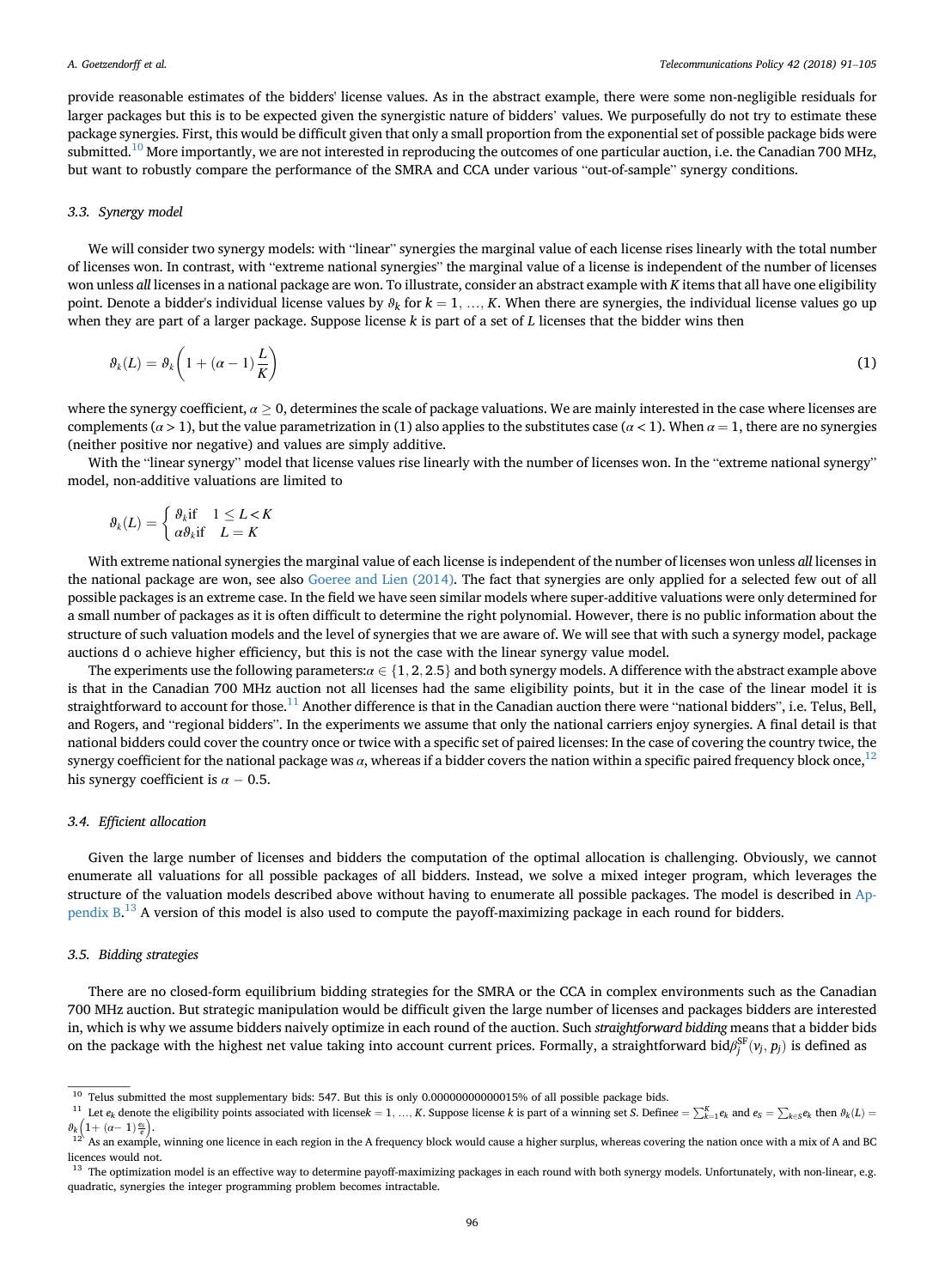<span id="page-6-0"></span>

| Table 1<br>Treatment variables |                                                        |
|--------------------------------|--------------------------------------------------------|
| Variables                      | Values                                                 |
| Auction formats                | SMRA, SCCA(1), SCCA(2), CCA(0), CCA(200), CCA+(200)    |
| Synergy model                  | No, National-2.0, National-2.5, Linear-2.0, Linear-2.5 |
| Exposure                       | $No, +50\%, +100\%, Full$                              |

 $\beta_j^{\text{SF}}(v_j, p_j) \in \arg \max_{S \subseteq I} (v_j(S) - p_j(S))$ 

where S is the set of items bidder j wants to bid on from all possible items I,  $v_i(S)$  is the bidder's valuation for the package S and  $p_i(S)$  the price he has to pay for it. In the case of an exposure limit  $\lambda$ , we limit the value  $v_j(S)$  so that  $v_j^{\lambda}(S) = \min(v_j(S), \lambda \sum_{i \in S} v_j(i))$  for all S where  $p_j(S) > \sum_{i \in S} \nu_j(i).^{14}$ 

## 3.6. Experimental design

The main treatment variables in our experiments are the auction format, the synergies in the two value models ( $\alpha_l$  or  $\alpha_n$ ), and the exposure risk that bidders are willing to take in SMRA. We also consider limits on the number of bids that bidders are willing to submit.

We compare SMRA against various versions of the combinatorial clock auction format, which include the single stage CCA where bidders submit one or two bids per round, SCCA(1) and SCCA(2), the two stage CCA with zero<sup>15</sup> or 200 additional bids, CCA(0), CCA(200). We also analyze the CCA with an OR bid language in the supplementary stage, in addition to 200 supplementary bids,  $CCA + (200)$ .

We draw 100 sets of random valuations based on the derived value models from a uniform distribution of  $\pm 5\%$  around the item valuations and subsequently use these valuations for all treatment combinations, which are described in Table 1. In total, we have 9 \*  $4 + 6 = 42$  treatment combinations and 4200 simulation runs with approx. 1500 h of simulation run time.

We use efficiency  $E(X)$  as the primary aggregate measure.<sup>16</sup> Let the optimal allocation be denoted  $X^*$  then:

$$
E(X) = \frac{\sum_{j \in J} v_j(X)}{\sum_{j \in J} v_j(X^*)}
$$

We also measure the revenue distribution  $R(X)$ , which compares the auctioneers revenue against the optimally achievable surplus.

$$
R(X) = \frac{\sum_{j \in J} p_j(X)}{\sum_{j \in J} v_j(X^*)}
$$

## 4. Results

In the following, we summarize the main results of the numerical experiments. The efficiency of the auction formats is quite high and with a synergy value of less or equal to 2, efficiency is typically higher than 80% of the optimal surplus. This is surprising given that the auctions are simple heuristics and the worst-case approximation ratio for the allocation problem are low, as we discussed in the introduction.

Results 1. The two synergy models lead to significantly different results:

- With linear synergies, the efficiency level of the SMRA exceeds those of the various CCA versions. This is true even for a high value of the synergy coefficient  $\alpha_l$ . Among the CCA versions, the two stage CCA is more efficient than the single stage SCCA.
- With the extreme national synergies, the single- and two-stage CCA yield comparable efficiency levels, which exceed those of the SMRA. CCA + has a significantly higher efficiency than all other formats. Efficiency in the SMRA and in the CCA formats decreases for higher levels  $\alpha_n$ , but not for the CCA+.

For the national synergy model, efficiency levels are ranked as follows:  $CCA + \gt^{**} SCCA \gt^{**} CCA \lt^{**} CCA$  (clock) $\gt^{***}$  SMRA. For the linear synergy model, the ranking is: SMRA $>***$  CCA $+$   $\sim$  CCA $>***$  SCCA $>***$  CCA (clock).

We provide box plots with the efficiency levels in the appendix in Figs.  $1-10$ , which show the results for different levels of synergy.

<sup>&</sup>lt;sup>14</sup> As an example, assume a bidder with  $v(i_1) = 5$ , $v(i_2) = 5$ , $v(i_3) = 20$  and  $v({i_1,i_2}) = 100$ . Assume further a fixed number  $5 < \rho < 10$ ,  $p(i_1) = p(i_2) = p$  and  $p(i_3) = 2\rho$ , and a winning cap of two items per bidder. With  $\lambda < 2, \beta_i^{SF}$  is  $\{i_3\}$ , whereas with a  $\lambda > 2$ , the bidder strictly prefers the package  $\{i_1, i_2\}$ .

<sup>&</sup>lt;sup>15</sup> This means that bidders submit only supplementary bids on combinations they already bid for in the clock phase. The result of the clock phase of the two stage CCA is also added for comparison.

 $5$  A formulation of the mixed integer program can be found in [Appendix B.](#page-11-0)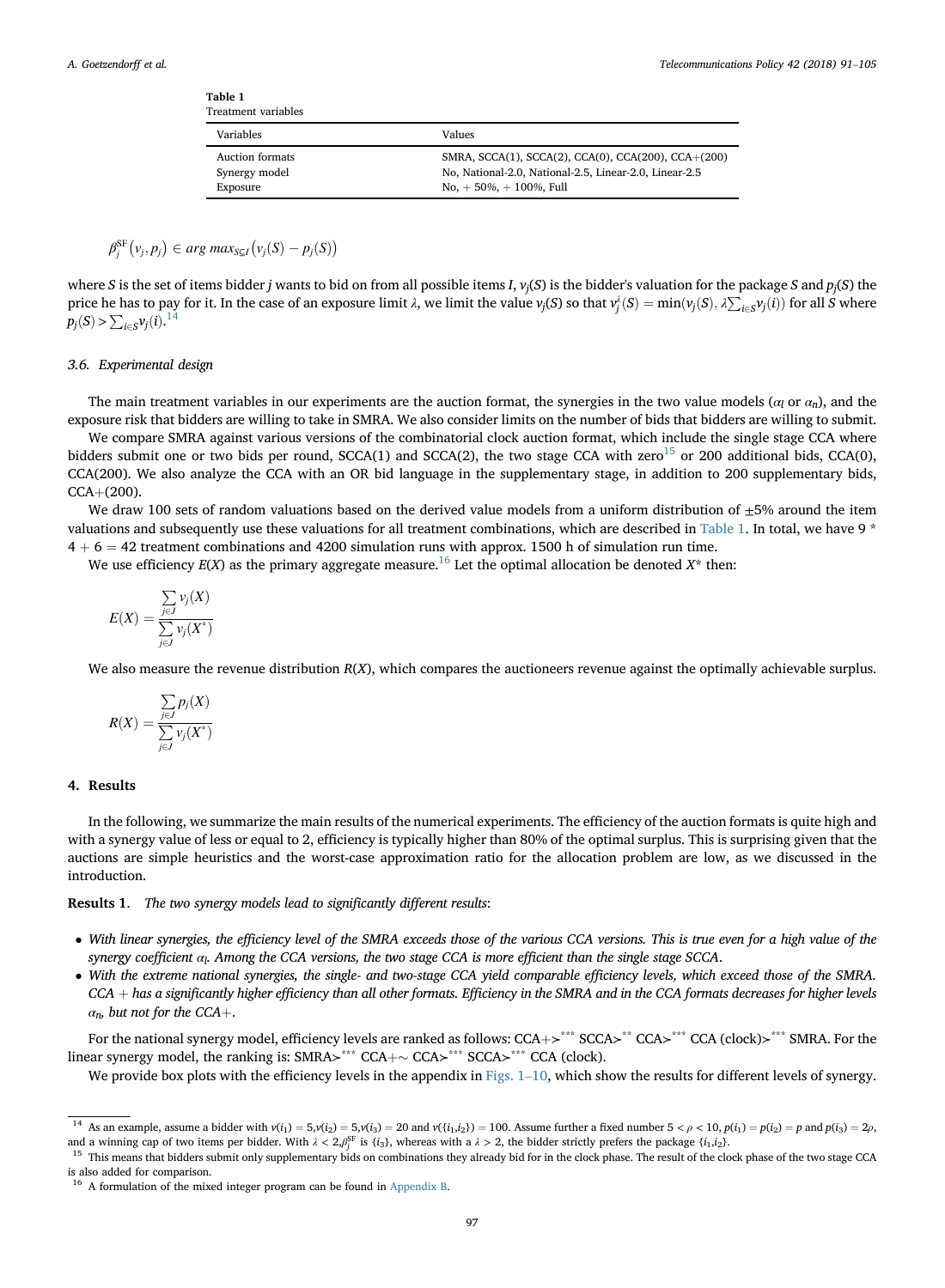<span id="page-7-0"></span>

Fig. 1. Efficiency in the additive value model.



Fig. 2. Efficiency in the National-2.0 value model.



Fig. 3. Efficiency in the National-2.5 value model.

Fig. 1 shows box plots in a market with purely additive valuations where the efficiency of all auction formats is very high. SMRA achieves full efficiency while the combinatorial clock auction formats have a slightly lower efficiency with a median above 97%. This efficiency loss might be due to the missing bids problem, as bidders can only reveal a small subset of all their bundle preferences in a combinatorial auction of this size. SMRA<sub>No</sub> refers to an implementation of SMRA with bidding agents who do not take any exposure risk, while they bid up to their full package valuation in  $SMRA_{Full}$ .

Fig. 2 shows the box plots for the extreme national synergy model with a synergy coefficient of  $\alpha_n = 2.0$  while Fig. 3 shows the box plots for  $a_n = 2.5$ . With national synergies, the median efficiency of the SMRA with bidders who do not take exposure risk (SMRA<sub>No</sub>) is 0.77 or 0.69 respectively. If bidders would take full exposure, some of the efficiency would be recovered. The efficiency of the CCA formats is high at around 0.96 and 0.85 for the CCA $+$  and CCA, respectively.

[Figs. 4 and 5](#page-8-0) show efficiency for the linear synergy model with synergy coefficients of  $\alpha_l = 2.0$  and  $\alpha_l = 2.5$ . Interestingly, efficiency of SMRA remains very high for both synergy levels. An explanation for this is the auction format and the caps in the Canadian auction. The caps limited the size of the packages any national bidder could win. None of the bidders could win all a huge package with all licenses. All national bidders were also able to win larger packages in SMRA, which all result in some level of complementarity in the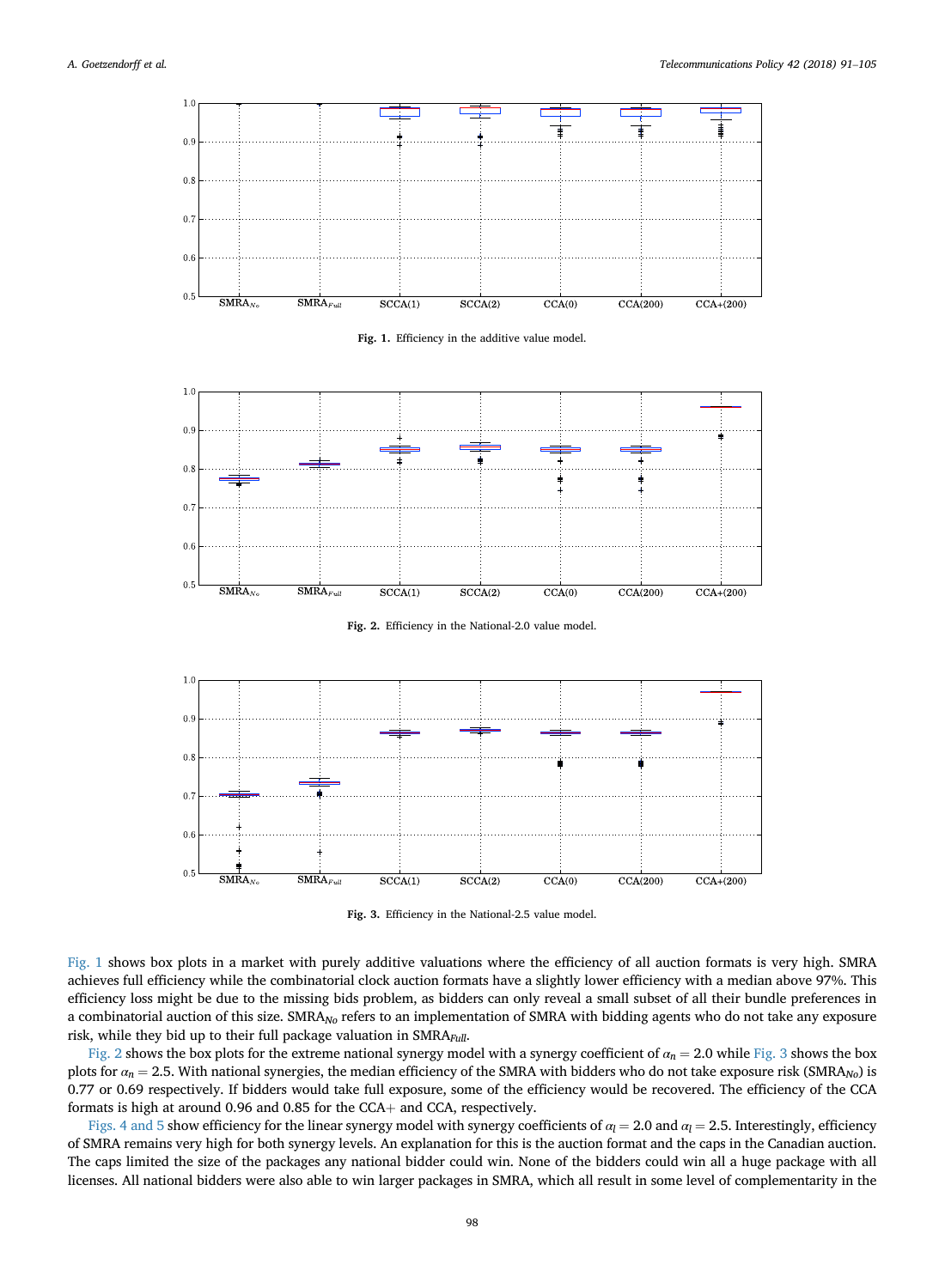<span id="page-8-0"></span>









Fig. 6. Revenue in the additive value model.



Fig. 7. Revenue in the National-2.0 value model.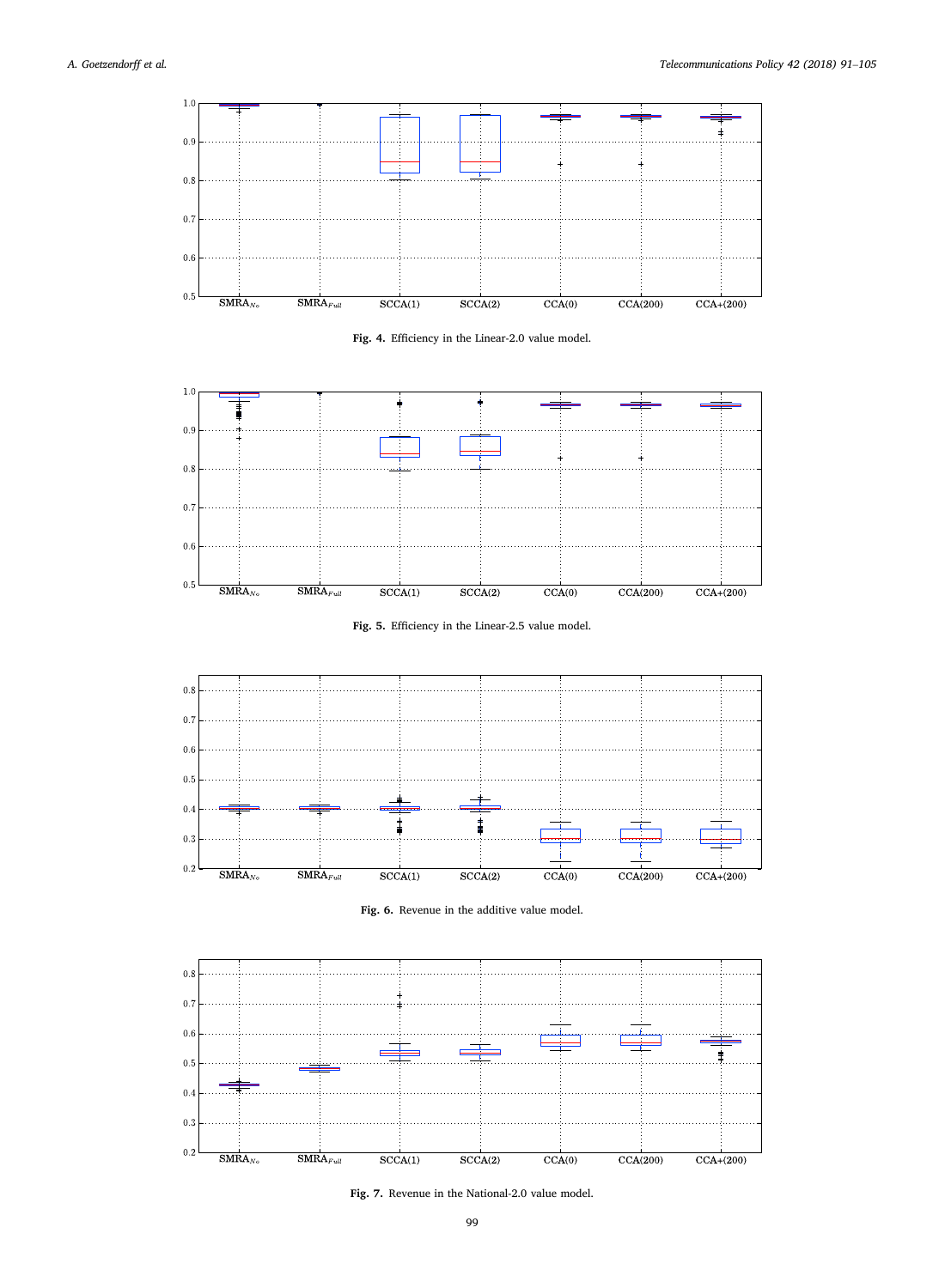<span id="page-9-0"></span>

Fig. 8. Revenue in the National-2.5 value model.



Fig. 9. Revenue in the Linear-2.0 value model.



Fig. 10. Revenue in the Linear-2.5 value model.

linear synergy model. The average efficiency of the combinatorial clock auctions is substantially lower.

The pattern in the box plots is reflected in the regression analysis. [Table 2](#page-10-0) summarizes the OLS estimates for the extreme national synergy model and [Table 3](#page-10-0) does the same for the linear synergy model (the dependent variable in each case is efficiency). SMRA describes the baseline auction format in this regression and no exposure the baseline for the various exposure levels that the bidders take. In [Table 2](#page-10-0) all combinatorial clock auction formats have a positive and significant influence on efficiency compared to SMRA. Differences among the combinatorial clock auction formats are small. In contrast, in [Table 2](#page-10-0) all the regression coefficients are negative indicating a negative impact of alternative auction formats on efficiency compared to SMRA. The CCA auction with the OR bid language (CCA+) was best among the combinatorial clock auction format as bidders revealed a significantly larger number of package valuations.

One of the specifics of the Canadian value model is the number of three national competitors. We ran also simulations with four national bidders, $17$  but the main results regarding the comparison of auction formats remain.

<sup>&</sup>lt;sup>17</sup> A fourth national bidder was created by first averaging the estimated valuations of the three national bidders. We then drew 100 sets of random valuations based on this model from a uniform distribution of±5%, identically to the procedure used for our main simulations.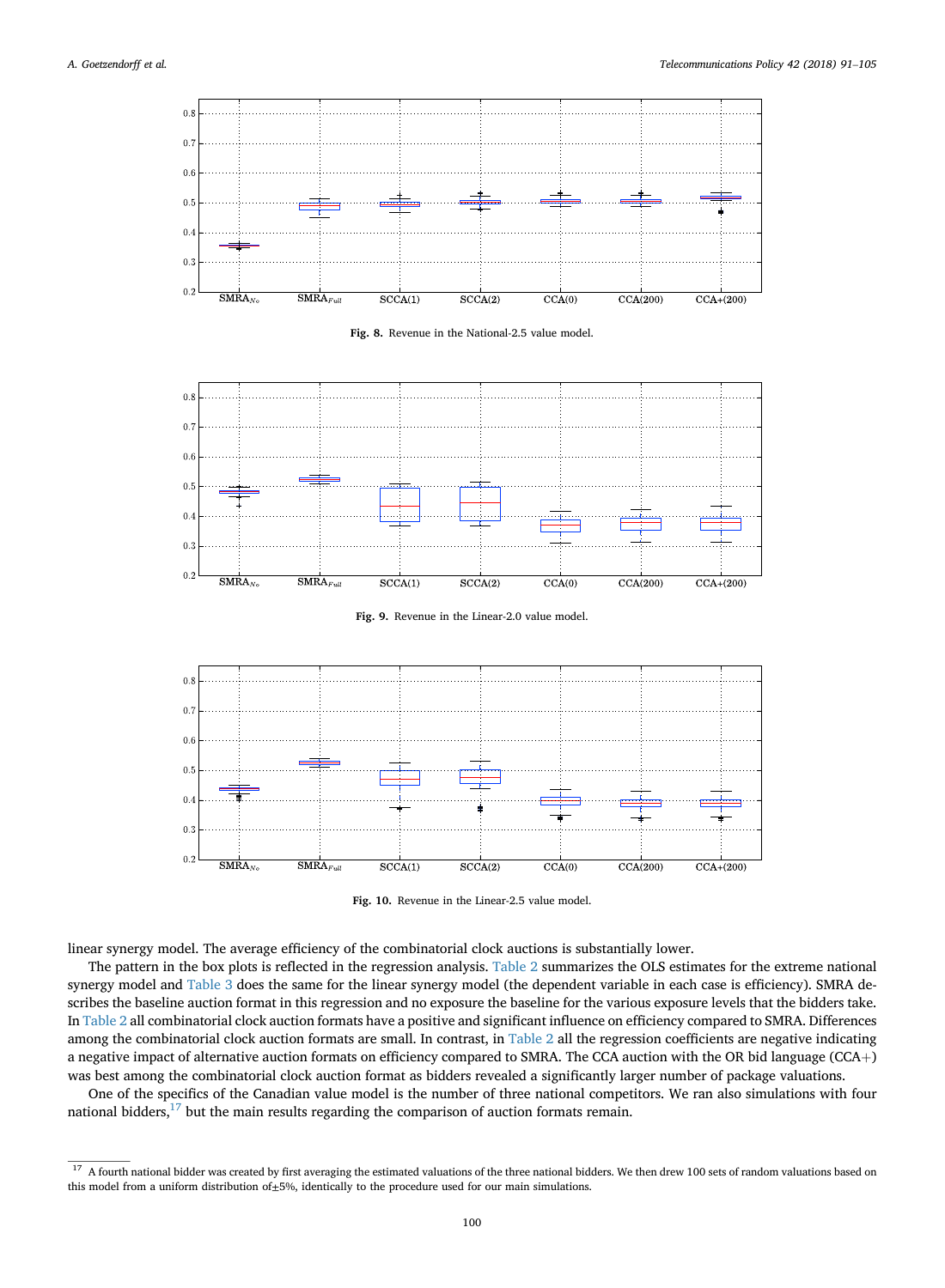#### <span id="page-10-0"></span>Table 2

Regression results for the extreme national synergy model (base:  $SMRA_{No}$ , no exposure) with efficiency and revenue as dependent variables.

| Coefficients          | E(X)      | <i>p</i> -value | R(X)      | $p$ -value  |
|-----------------------|-----------|-----------------|-----------|-------------|
| Intercept             | 0.8568    | < 0.001         | 0.5965    | < 0.001     |
| <b>Auction Format</b> |           |                 |           |             |
| CCA (clock)           | 0.1050    | ${}< 0.001$     | 0.0989    | ${}< 0.001$ |
| CCA(0)                | 0.1176    | ${}< 0.001$     | 0.1497    | ${}< 0.001$ |
| CCA(200)              | 0.1177    | < 0.001         | 0.1499    | ${}< 0.001$ |
| $CCA+(200)$           | 0.2253    | < 0.001         | 0.1505    | < 0.001     |
| SCCA(1)               | 0.1256    | ${}< 0.001$     | 0.1266    | < 0.001     |
| SCCA(2)               | 0.1310    | ${}< 0.001$     | 0.1282    | ${}< 0.001$ |
| Synergy               | $-0.0556$ | ${}< 0.001$     | $-0.0911$ | < 0.001     |
| Exposure              |           |                 |           |             |
| $+50%$                | 0.0344    | ${}< 0.001$     | 0.0506    | < 0.001     |
| $+100%$               | 0.0395    | ${}< 0.001$     | 0.0933    | < 0.001     |
| Full                  | 0.0390    | ${}< 0.001$     | 0.0931    | < 0.001     |
| Adjusted $R^2$        | 0.79      |                 | 0.84      |             |

Table 3

Regression results for the linear synergy model (base: SMRA<sub>No</sub>, no exposure) for efficiency and revenue as dependent variables.

| Coefficients          | E(X)      | <i>p</i> -value | R(X)      | $p$ -value               |
|-----------------------|-----------|-----------------|-----------|--------------------------|
| Intercept             | 1.0125    | ${}< 0.001$     | 0.4941    | ${}< 0.001$              |
| <b>Auction Format</b> |           |                 |           |                          |
| CCA (clock)           | $-0.1425$ | < 0.001         | $-0.0796$ | ${}< 0.001$              |
| CCA(0)                | $-0.0246$ | < 0.001         | $-0.0784$ | ${}< 0.001$              |
| CCA(200)              | $-0.0244$ | < 0.001         | $-0.0781$ | ${}< 0.001$              |
| $CCA+(200)$           | $-0.0243$ | < 0.001         | $-0.0784$ | ${}< 0.001$              |
| SCCA(1)               | $-0.1185$ | < 0.001         | $-0.0037$ | ٠                        |
| SCCA(2)               | $-0.1158$ | < 0.001         | $-0.0006$ | ٠                        |
| Synergy               | $-0.0104$ | < 0.001         | $-0.0159$ | ${}< 0.001$              |
| Exposure              |           |                 |           |                          |
| $+50%$                | 0.0062    | < 0.1           | 0.0030    | $\overline{\phantom{a}}$ |
| $+100%$               | 0.0084    | < 0.05          | 0.0272    | < 0.001                  |
| Full                  | 0.0106    | < 0.01          | 0.0663    | ${}< 0.001$              |
| Adjusted $R^2$        | 0.74      |                 | 0.66      |                          |

Result 2. Allowing OR bids in the supplementary phase of the two-stage CCA significantly raises efficiency and revenue compared to the CCA with XOR bid language (p-value: <0.001) in the extreme national synergy model, but not in the linear synergy model. Bidding up to 200 additional supplementary bids does not significantly improve efficiency compared to a two-stage CCA without additional package bids.

Straightforward bidding is fully efficient in the two stage CCA if bidders are able to provide their preference for all packages. In larger combinatorial auctions such as the Canadian auction, this is not possible with a fully combinatorial XOR bid language. Bidding only on a small fraction of the  $10^{17}$  possible packages in the supplementary phase does not improve the allocation significantly, even if bidders bid on up to 200 of their most valuable packages. The addition of OR bids in the supplementary phase does improve the efficiency of the auction outcome, but this can only be observed in the extreme national synergy model.

Result 3. With national synergies, revenue is lowest in the SMRA when bidders do not take any exposure. With linear synergies, revenue of the two-stage CCA (and CCA+) is lowest. The single-stage CCA achieves higher revenue than the two-stage CCA on average in the linear synergy model.

[Fig. 6](#page-8-0) shows the revenue results of the additive model, where the two-stage CCA, both CCA(0) and CCA(200), is worst. [Figs. 7 and 8](#page-8-0) provide box plots for the extreme national synergy model, while [Figs. 9 and 10](#page-9-0) shows those for the linear synergy model. Since efficiency is low with extreme national synergies, also revenue is low. The opposite is true for linear synergies. The revenue of the single-stage CCA, SCCA(1) and SCCA(2), is always higher on average than that of the two-stage CCA, CCA(0) and CCA(200).

Table 2 summarizes the robust regression estimates for the extreme national synergy model and Table 3 shows those for the linear synergy model (with revenue as the dependent variable). We see a similar pattern as for efficiency. With national synergies, revenue is significantly higher in the CCA formats. But with linear synergies it is significantly higher in SMRA. A summary of the results for efficiency and revenue across all auction formats and value models can be found in [Tables 5 and 6.](#page-13-0)

## 5. Conclusions

Much has been written about the design of efficient spectrum auctions in the past two decades (see e.g. [Bichler and Goeree \(2017\)](#page-14-0) for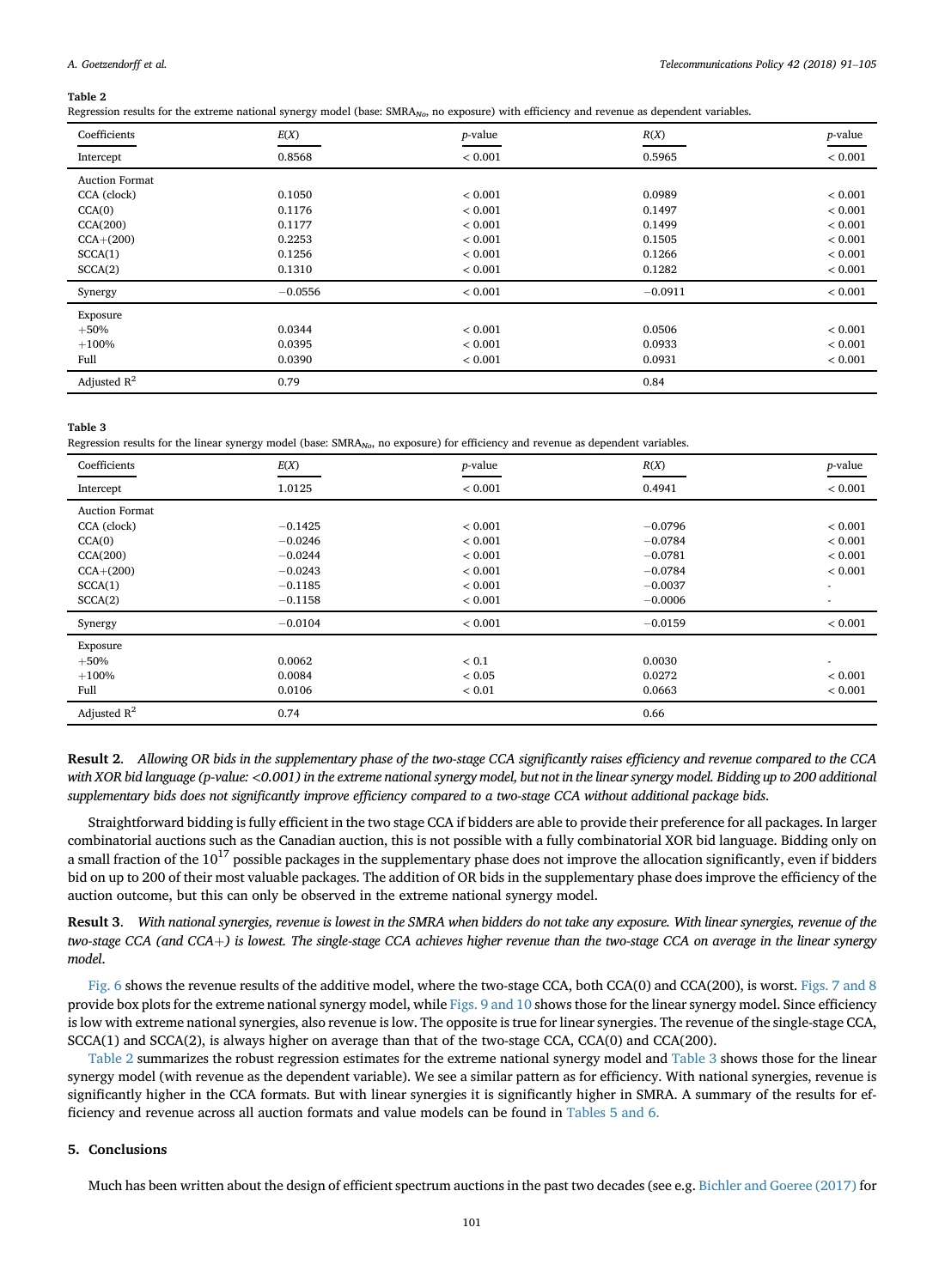<span id="page-11-0"></span>an up-to-date overview). Traditionally, game-theoretic analyses and laboratory experiments have been used to analyze different auction formats. These methods have their limitations. In particular, spectrum auctions in the field typically have many licenses, complex activity rules, and spectrum caps. Such design elements are important, but typically ignored in theoretical and lab studies. Simulation studies complement theory and experiments. They allow economists to study alternative auction formats under exactly the same rules as used in the field. One contribution of the paper is the implementation of the SMRA and various versions of the CCA formats in a unified simulation framework, as well as an instance generator that estimates bidder valuations based on drop out bids from the Canadian 700 MHz spectrum auction.

The economic environment in this simulation mirrors the Canadian market with all its institutional details, and it allows us to study the efficiency of wide-spread spectrum auction formats with different levels of synergies in the valuations of bidders. We assume that bidders maximize payoff in each round. This can serve as a reasonable approximation of bidder behavior in larger markets such as the Canadian auction. In any case, it is important to understand the average approximation ratio of simple auction algorithms in realistic environments when bidders bid straightforward.

The main results of the experiments go against wide-spread wisdom. Even high synergies do not always lead to higher efficiency in the combinatorial clock auctions compared to SMRA, and the relative efficiency ranking depends on the type of synergies. We analyzed two types of synergies motivated from observations in the field. In the "extreme national" synergy model synergies only occur when a bidder wins all licenses in a national package (and not if the bidder wins, say, 99% of the licenses). The extreme national synergies create the largest possible risk for a bidder who wants to aggregate licenses in the SMRA and, not surprisingly, the SMRA results in low efficiencies in this model. More moderate synergies occur when the marginal value of a license rises linearly with the number of licenses won. Surprisingly, under this assumption of "linear" synergies, the SMRA outperforms various versions of the CCA, in terms of efficiency as well as revenue. Overall, it is interesting to observe that the average efficiency loss in both models is remarkably low considering the simplicity of the algorithms and the worst-case approximation ratio of the allocation problem in combinatorial auctions.

#### Appendix A. The Bidders' Value Models

We estimate value models for the individual bidders from the bid data in an attempt to get realistic valuations. While we do not aim to estimate the true valuations of bidders from the data, we want to get valuations which resemble those in the field. In an initial step, we preprocessed the data and based our estimates on the supplementary bids. We also removed a few outliers, bids that were substantially higher or lower than the other bids of a bidder, and which might have had strategic reasons.

Instead of a standard L2 linear regression, we used an L1 linear regression, which is constrained to have no intercept. L1 regressions are more robust against outliers [\(Andersen, 2008](#page-14-0)). In this regression, the package bid is the dependent variable, the vector of licenses included in a package bid describes exogenous variables. Such regressions were run for each bidder. The  $R^2$  of the resulting models for the three national bidders Rogers, Bell, and Telus are 0.60, 0.89, and 0.96, respectively. We provide the value models in our data companion. These estimated valuations provide the means of a distribution describing the value of each type of license. For each valuation set used in a simulation, we draw different valuations for the individual licenses of different bidders. Synergies for packages were then modeled on top as described in our experimental design.

## Appendix B. The Efficient Allocation

In what follows, we provide a quick introduction into the mixed integer program (MIP) that is used to compute the efficient allocation in all our experiments. A similar formulation (albeit only for a single bidder) can be used to compute a bidder's best response and is used in the simulation framework to compute the bidders' payoff-maximizing package in their straightforward bidding strategy.

The allocation of licences can be modeled as a multi-knapsack problem, in which each licencei  $\in I$  with capacity or quantity  $q(i)$  will be assigned to a bidder  $j \in J$ . Part of the objective function is the sum of the bidder's additive valuationsv $j^A(i)$  for a licence *i* times whether he actually won the licence  $x_{i,j}$  [\(\(3\)\)](#page-12-0) or not. Assigning at most  $q(i)$  licences for each licence type is checked at ([\(7\)](#page-12-0)). Each licence also has  $e(i)$  eligibility points associated with it and which will be tested against bidder's maximum allowed eps  $e_j^{\max}(10)$  $e_j^{\max}(10)$ . Equations [\(8\) and \(9\)](#page-12-0) apply the capping rules defined by the Canadian regulator. Note that the national bidders J<sup>N</sup>⊂J are slightly more constrained across the available regions R. Each bidder can potentially have one or multiple non-additive demand vectors  $r_{jk}^N \in (\{-1\} \cup \mathbb{N}_0)^{|I|}$ , where  $-1,0$ <br>and  $\mathbb{N}_0$  signals indifference, should not receive, and the minimum quantit andN signals indifference, should not receive, and the minimum quantity, respectively. If a demand vector is fulfilled, equation [\(13\)](#page-12-0) through [\(16\)](#page-13-0) make sure the associated non-additive valuation  $v_j^N(k)$  is added to the objective [\(4\).](#page-12-0) This part of the algorithm is used to model the National Synerov Value Model. Similarly, a hidder can have an incrementa model the National Synergy Value Model. Similarly, a bidder can have an incremental bonus that reaches its maximum relative com-plementarityb<sup>T</sup>, when all of the bidders relevant bonus itemsI<sup>B</sup> reach the required quantityr<sup>B</sup>(i) (equation [\(6\)\)](#page-12-0). In order to stay in linear<br>gross the relative fectors were linearized, as seen in (6) and (17) (10). Pl space, the relative factors were linearized, as seen in [\(6\)](#page-12-0) and [\(17\)](#page-13-0)-[\(19\).](#page-13-0) Please refer to B.[Table 4](#page-12-0) for a summary of all involved parameters and variables.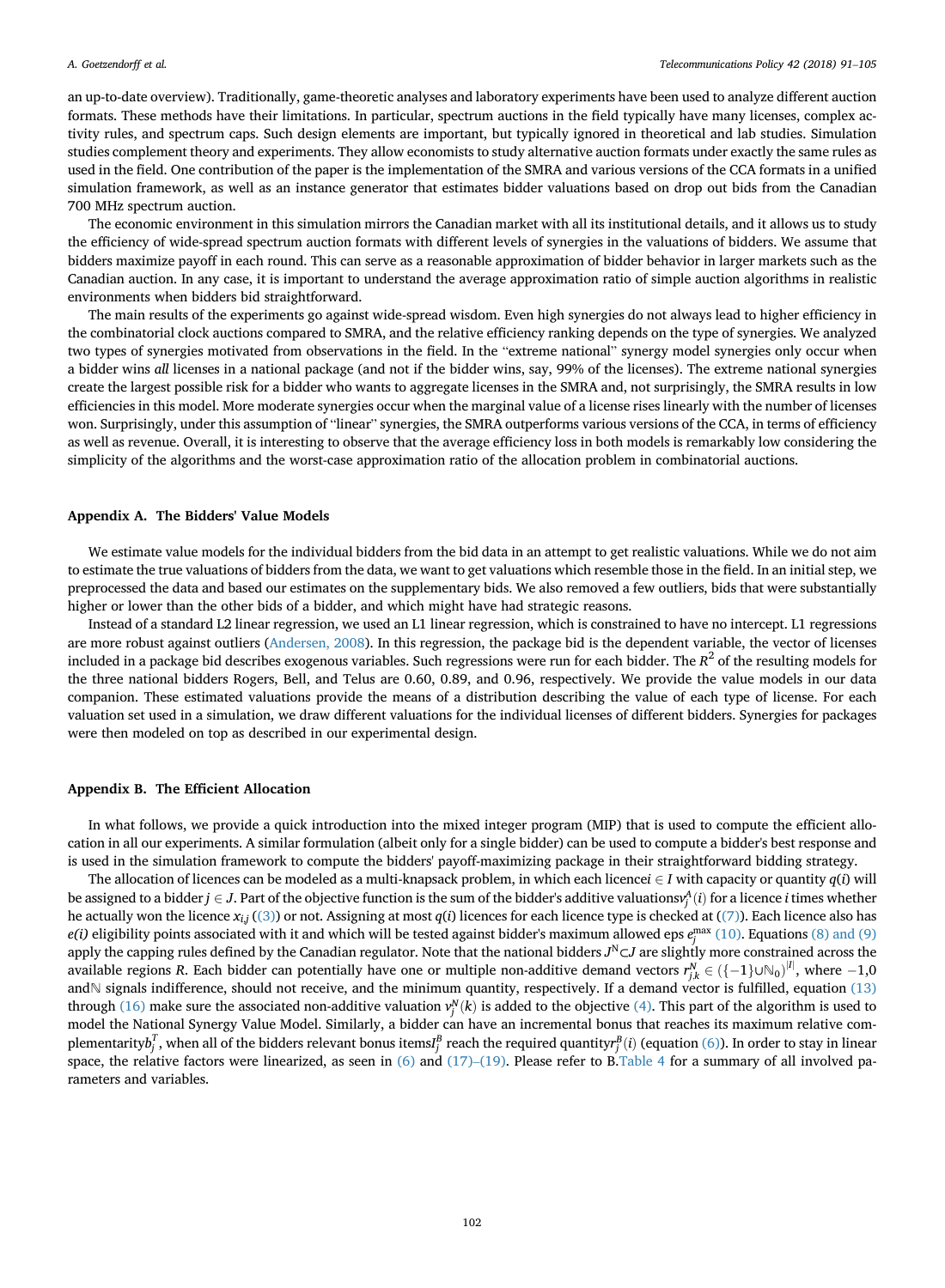## <span id="page-12-0"></span>Table 4 Sealed Model Parameters and Variables Parameters

| 1 acameters                                                                                                                                                                                                                     |                                                       |
|---------------------------------------------------------------------------------------------------------------------------------------------------------------------------------------------------------------------------------|-------------------------------------------------------|
|                                                                                                                                                                                                                                 | Items                                                 |
|                                                                                                                                                                                                                                 | <b>Bidders</b>                                        |
| $I^{\rm N}$                                                                                                                                                                                                                     | national bidders                                      |
| $b_i$ < /b><br><br><br>b><br><br><br><br><br><br><br><br><br><br><br><br><br><br><br><br><br><br><br><br><br><br><br><br><br><br><br><br><br><br><br><br><th>added complementarity <math>(1.0 = 100\% =</math> additivity)</th> | added complementarity $(1.0 = 100\% =$ additivity)    |
| $e$ < /b ><br><br><br>b ><br>                                                                                                                                                                                                   | total eps of the bidder's bonus package               |
| e(i)                                                                                                                                                                                                                            | eps of item                                           |
| $e$ < /b ><br><br><br>b ><br><br><br><br><br><br><br><br><br><br><br><br><br><br><br><br><br><br><br><br><br><br><br><br><br><br><br><br><br><br><br><br< th=""><th>maximum eps of the bidder</th></br<>                        | maximum eps of the bidder                             |
| $r$ < /b ><br><br><br>b ><br><br>b ><br>$B_i(i)$                                                                                                                                                                                | quantity $j$ requires for bonus of $i$                |
| band(i)                                                                                                                                                                                                                         | band of item                                          |
| R                                                                                                                                                                                                                               | available regions                                     |
| $v < /b > 1$ /b > $< b > Ai(i)$                                                                                                                                                                                                 | additive surplus                                      |
| $v < /b > 1$ /b > $< b > Ni(k)$                                                                                                                                                                                                 | nonadditive surplus                                   |
| $r$ < /b ><br><br><br><br><br><br>N <sub>i.k.i</sub>                                                                                                                                                                            | required quantity of $i$ in bidder $j$ 's package $k$ |
| q(i)                                                                                                                                                                                                                            | available quantity of i                               |
| <b>Variables</b>                                                                                                                                                                                                                |                                                       |
| $x_{i,j}\in\mathbb{N}$                                                                                                                                                                                                          | quantity bidder <i>j</i> receives of item <i>i</i>    |
| $y_{j,k}\in\mathbb{B}$                                                                                                                                                                                                          | the bidder won package $k$                            |
| $y_{j,k,i} \in \mathbb{B}$                                                                                                                                                                                                      | variable for non-additive packages, item-wise         |
| $b_{j,i_1,i_2}\in\mathbb{B}$                                                                                                                                                                                                    | bonus active for $i_1, i_2$                           |
|                                                                                                                                                                                                                                 |                                                       |

| max $\sum_{i \in I} \left( z_i^{add} + z_j^{na} \right)$                                                                                                                                       | (2)  |
|------------------------------------------------------------------------------------------------------------------------------------------------------------------------------------------------|------|
| <i>s.t.</i> $\sum_{i \in I} v_j^A(i) \cdot x_{ij} = z_j^{add} \ \forall j \in J$                                                                                                               | (3)  |
| $\sum_{k\in K_i} v^N_j(k) \cdot y_{j,k} +$                                                                                                                                                     | (4)  |
| $\frac{b_j^{t-1}}{ep_j^T}\sum_{i_1\in I^B}\sum_{i_2\in I^B}r_j(i_1)$                                                                                                                           | (5)  |
| $-e(i_1)\cdot r_j(i_2)\cdot v_i^A(i_2)\cdot b_{j,i_1,i_2} \geq z_i^{na} \quad \forall j \in J$                                                                                                 | (6)  |
| $\sum_{i \in I} x_{i,j} \leq q(i) \; \forall i \in I$                                                                                                                                          | (7)  |
| $\sum_{i\in I_r: band(i)! =' DE'} x_{i,j} \quad \leq 2 \ \forall r\in R, \quad \forall j\in J$                                                                                                 | (8)  |
| $\sum_{i\in I_r: band(i) \in \{^\prime\text{ }}\mathrm{BC}^\prime\text{ },\text{ }^\prime\text{ }CIC2\text{ }^\prime\}} x_{i,j}\quad \leq 1\text{ }\forall r\in R,\forall j\in J^{\mathrm{N}}$ | (9)  |
| $\sum_{i} e(i) \cdot x_{i,j} \leq e_j^{\max} \ \forall j$                                                                                                                                      | (10) |
| $\sum_{j,k,i} y_{j,k,i} \leq  I  \cdot (1 - y_{j,k}) \ \forall j, \forall k$                                                                                                                   | (11) |
| $1-\sum_{j,k,i} y_{j,k,i} \leq  I \cdot y_{j,k}$ $\forall j, \forall k$                                                                                                                        | (12) |
| $r_{i,k,i}^N - x_{i,j} \leq q(i) \cdot y_{j,k,i} \forall j \in J, \forall k \in K_j, \forall i \in I : r_{i,k,i}^N > 0$                                                                        | (13) |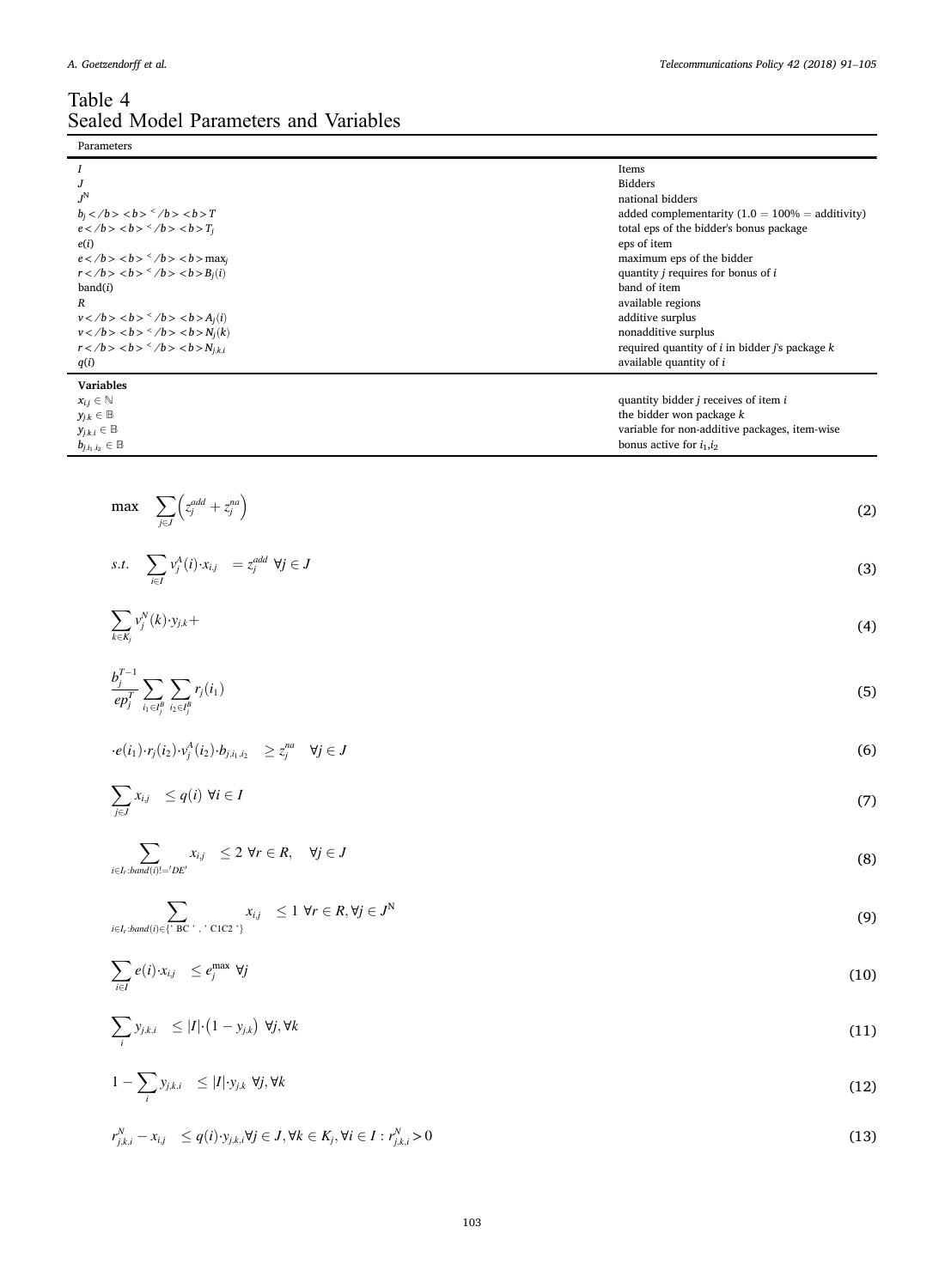<span id="page-13-0"></span>
$$
1 - r_{j,k,i}^N + x_{i,j} \le q(i) \cdot \left(1 - y_{j,k,i}\right) \forall j \in J, \forall k \in K_j, \forall i \in I : r_{j,k,i}^N > 0
$$
\n
$$
(14)
$$

$$
x_{i,j} \le q(i) \cdot y_{j,k,i} \ \forall j \in J, \forall k \in K_j, \forall i \in I : r_{j,k,i}^N = 0
$$
\n
$$
(15)
$$

$$
1 - x_{i,j} \le q(i) \cdot (1 - y_{j,k,i}) \ \forall j \in J, \forall k \in K_j, \forall i \in I : r_{j,k,i}^N = 0
$$
\n(16)

$$
r_j^B(i) \cdot b_{j,i,i} \le x_{ij} \ \forall j \in J, \forall i \in I
$$
\n
$$
(17)
$$

$$
b_{j,i_1,i_2} \leq b_{j,i_1,i_1} \ \forall j \in J, \forall i_1 \in I_j^B, \forall i_2 \in I_j^B : i_1 \neq i_2
$$
\n(18)

$$
b_{j,i_1,i_2} \leq b_{j,i_2,i_2} \ \forall j \in J, \forall i_1 \in I_j^B, \forall i_2 \in I_j^B : i_1 \neq i_2
$$
\n(19)

 $x_{i,j} \in \mathbb{N}_0 \forall j \in J, \forall i \in I$  $y_{j,k}$   $\in \mathbb{N}_0 \forall j \in J, \forall k \in K$  $y_{j,k,i}$   $\in N_0 \forall j \in J, \forall k \in K, \forall i \in I$ 

## Appendix C. Modeling the Exposure Risk

A limit to how much a bidder should expose himself can be directly included in the bidders individual bidding selection mixed integer problem. We do this by first deciding on an exposure factor exposure, he should not surpass, i.e.:

$$
exposure_j \geq \frac{z_j^{add} + z_j^{na}}{z_j^{add}}
$$

We take the individual parts of the bidders target function  $z_j$  of the bidder, i.e., its additive part, $z_j^{add}$  and the non-additive part  $z_j^{na}$ . which we want to limit. After reformulating the formula above we get the following inequality

$$
z_j^{na} \le (exposure_j - 1) \bigg(\sum_{i \in I} v_j^A(i) \cdot x_{ij}\bigg)
$$

which can then be integrated into the selection MIP to further limit the value of  $z_j^{na}$ .

## Appendix D. Results Tables

What follows are the mean and standard deviation for all aggregate metrics. Table 5 Efficiency - mean, (std. Deviation)

|                        | Additive       | National-2.0   | National-2.5   | Linear-2.0     | Linear-2.5     |
|------------------------|----------------|----------------|----------------|----------------|----------------|
| $SMRA_{No}$            | 0.9994(0.0003) | 0.7735(0.0060) | 0.6902(0.0484) | 0.9952(0.0037) | 0.9830(0.0251) |
| $SMRA_{+50\%}$         | 0.9994(0.0003) | 0.8130(0.0040) | 0.7194(0.0319) | 0.9954(0.0033) | 0.9952(0.0035) |
| $\rm SMRA_{+100\%}$    | 0.9994(0.0003) | 0.8130(0.0040) | 0.7296(0.0210) | 0.9998(0.0004) | 0.9952(0.0035) |
| $SMRA$ <sub>Full</sub> | 0.9994(0.0003) | 0.8130(0.0040) | 0.7286(0.0214) | 0.9998(0.0005) | 0.9997(0.0007) |
| SCCA(1)                | 0.9737(0.0258) | 0.8502(0.0076) | 0.8647(0.0030) | 0.8733(0.0629) | 0.8679(0.0530) |
| SCCA(2)                | 0.9754(0.0260) | 0.8554(0.0098) | 0.8702(0.0031) | 0.8763(0.0641) | 0.8703(0.0509) |
| CCA (clock)            | 0.9674(0.0281) | 0.8296(0.0284) | 0.8441(0.0343) | 0.8596(0.0622) | 0.8338(0.0576) |
| CCA(0)                 | 0.9742(0.0192) | 0.8445(0.0225) | 0.8544(0.0272) | 0.9642(0.0132) | 0.9648(0.0148) |
| CCA(200)               | 0.9742(0.0192) | 0.8446(0.0226) | 0.8544(0.0272) | 0.9644(0.0132) | 0.9649(0.0148) |
| $CCA+(200)$            | 0.9790(0.0215) | 0.9554(0.0195) | 0.9590(0.0268) | 0.9641(0.0067) | 0.9654(0.0042) |

Table 6

Revenue - mean, (std. Deviation)

|                 | Additive       | National-2.0   | National-2.5   | Linear-2.0     | Linear-2.5     |
|-----------------|----------------|----------------|----------------|----------------|----------------|
| VCG             | 0.3820(0.0038) | 0.6182(0.0078) | 0.5634(0.0071) | 0.4879(0.0043) | 0.4946(0.0043) |
| $SMRA_{No}$     | 0.4048(0.0049) | 0.4272(0.0052) | 0.3559(0.0040) | 0.4821(0.0090) | 0.4347(0.0094) |
| $SMRA_{+50\%}$  | 0.4048(0.0049) | 0.4822(0.0052) | 0.4019(0.0119) | 0.4840(0.0057) | 0.4390(0.0056) |
| $SMRA_{+100\%}$ | 0.4048(0.0049) | 0.4822(0.0051) | 0.4874(0.0183) | 0.5235(0.0066) | 0.4482(0.0073) |
| $SMRA$ $Full$   | 0.4048(0.0049) | 0.4823(0.0053) | 0.4869(0.0165) | 0.5235(0.0071) | 0.5258(0.0075) |
| SCCA(1)         | 0.3974(0.0263) | 0.5408(0.0315) | 0.4954(0.0101) | 0.4379(0.0492) | 0.4713(0.0348) |
| SCCA(2)         | 0.3998(0.0266) | 0.5374(0.0109) | 0.5019(0.0104) | 0.4438(0.0497) | 0.4717(0.0380) |

(continued on next page)